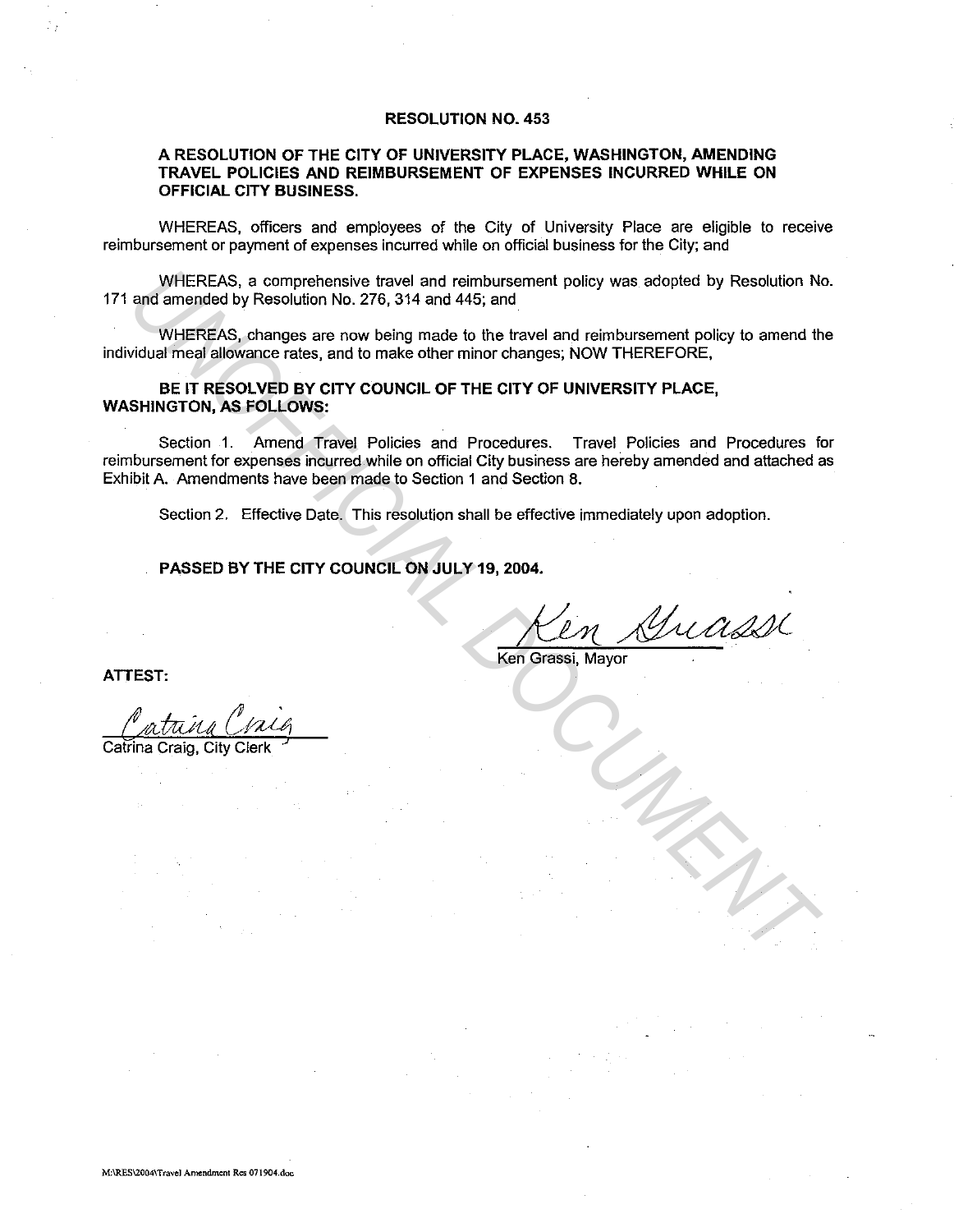### **RESOLUTION NO. 453 EXHIBIT A TRAVEL EXPENSE POLICY**

**Section 1. Purpose and Policy Objectives.** To provide for payment or reimbursement of authorized expenditures lawfully incurred by public officials, employees, and others while on official City business. These expenditures shall include, but are not limited to transportation, lodging, meals, parking, and other expenses related to official City business.

Persons filing claims for reimbursement are responsible for familiarizing themselves with the City's policies regarding authorized expenditures and documentation requirements. Claimants also are responsible for taking all reasonable steps to assure that authorized travel-related costs are of the least cost to the City (e.g., lowest available airfare, single - not double - room rates, early conference registration, etc.). Claimants should demonstrate due care in avoiding any expenditures not directly and reasonably related to official City business. All exceptions to this policy must be approved by the City Manager. **Example Solution** Information and the example in the comparison of the comparisons filing claims for reimbursement are responsible for familiarizing themselves with the Civic-Differe regarding antiforced expending and coc

**Section 2. Documentation.** In accordance with RCW 42.24.080, claims for reimbursement will be paid when accompanied by a bona fide vendor's receipt. The receipt should refiect the date, a description of the purchase, vendor identification, and the amount paid. When a receipt is not available (e.g., meter parking, etc.), a hand-written signed receipt will be accepted, upon approval of the Department Director, for the actual cost not exceeding the designated daily allowance.

Claims for reimbursement shall contain the following minimum information:

1. The name of the person who consumed the goods or used the service for which reimbursement is requested.

2. A description of the event, occasion, or circumstances related to the claim and the public policy or public purpose served.

**Section 3. Volunteers and Non-City Employees.** Non-city employees are entitled to reimbursement of expenditures only under the following conditions:

Recruiting Costs: Upon the written approval of the City Manager, candidates for an employment position who receive a written invitation to visit the City for a personal interview are eligible for reimbursement of travel expenses per this policy. After the City Manager's approval, the written invitation for interview and arrangements for transportation and lodging will be made by the Human Resources Division. The written invitation shall specify that expenses be documented and turned over to the recruiting official who will prepare the reimbursement claim.

Official Citv Business: Non-city employees are eligible for reimbursement of certain travel expenses if the City Manager or designee approves the payment request. The request must identify the name(s) of the individual(s), the individual's official title or capacity as it relates to City business, the nature of the topic(s) discussed, and the reason why the expenditure is appropriate. Individuals who are employees of other local governments must certify that they are not being reimbursed for their meal or travel expenditures by the other government.

#### **Section 4. Travel Authorization.**

4.1 Overnight or Out-of-State Travel. To be eligible for any City reimbursement for overnight and/or out-of-state travel expense, the one-way travel distance must be greater than 50 miles from the City. Exceptions may be approved by the City Manager.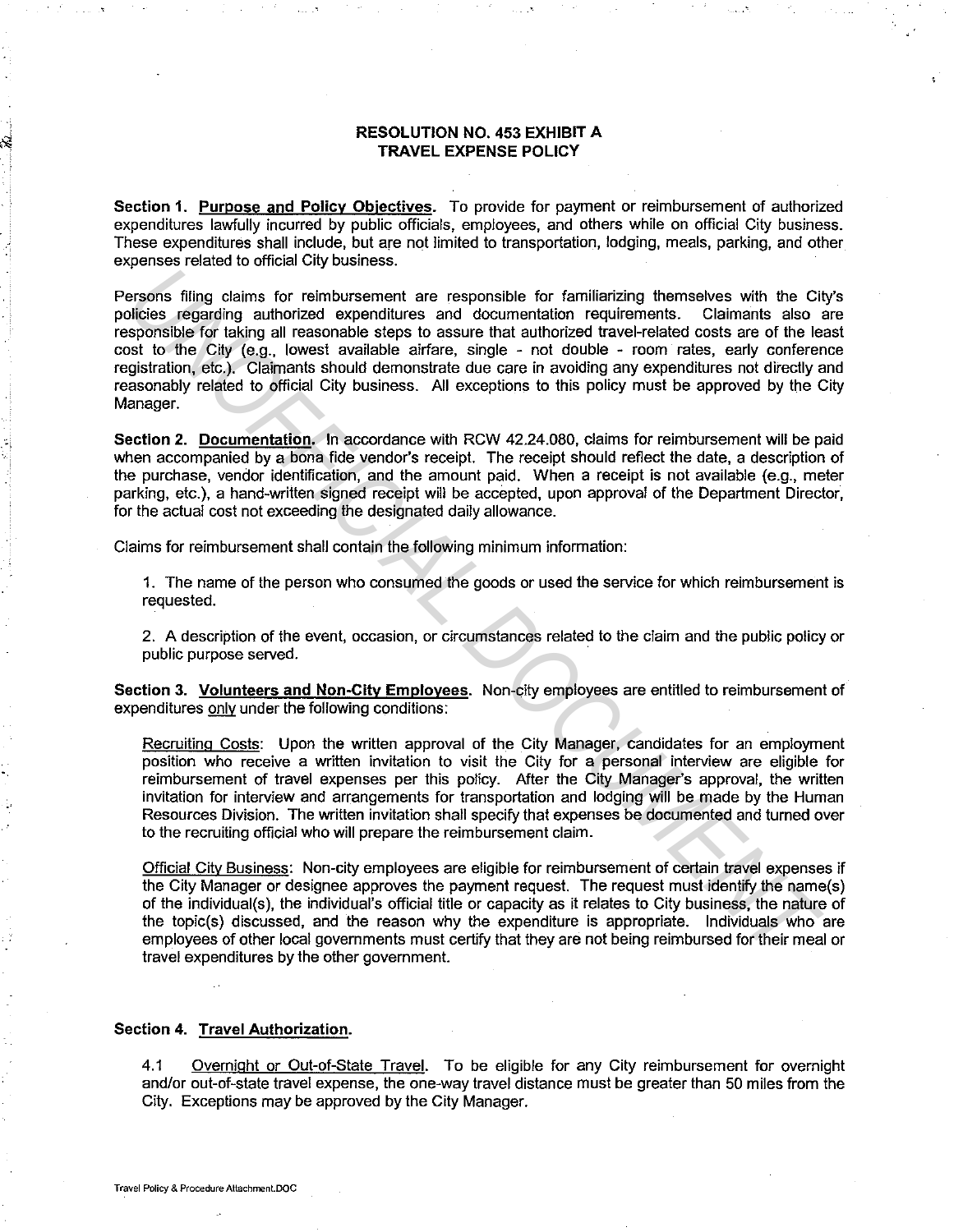4.2 Employees and Non-Elected Officials. The employee shall request prior written authorization for overnight travel from his or her supervisor. The City Manager shall provide prior written authorization for Department Director travel and secondary approval for employee out-of-state travel. For travel that does not include an overnight stay, the travel will be authorized through the payment or reimbursement request.

4.3 Elected Officials. Except where specifically budgeted, the Mayor shall provide prior written authorization for overnight or out-of-state travel of elected officials of the City. In the case of overnight or out-of-state travel by the Mayor, two council members shall provide prior written approval. For nonovernight travel, the same approvals are required through the payment or reimbursement request.

4.4 Overnight/Out-of-State Travel Request Form. Written travel authorization shall be on the approved Overnight/Out-of-State Travel Request Form. Supervisory approval is required for overnight travel, with secondary approval by the City Manager required for all out-of-state travel. Employees will attach a copy of the relevant registration form or itinerary with the travel request. This form will also be used to request travel advances (see Section 5). In those cases where travel advance money is not being requested, the ''Total Amount of Request" portion of the form should be filled out with "zero dollars". The form is to be completed and approved using the above guidelines, and a copy must accompany any reimbursement or payment request. overinght travel, the same approvals are required through the payment or rembursement request<br>of a comparison of the colume of the CM management or the same and that the controlled with secondary approved by the CM Managem

**Section 5. Travel Advances.** In accordance with RCW 42.24.130, the City has established an Advance Travel Revolving Fund. An employee traveling on official City business may request a travel advance for a reasonable amount of funds pertaining to the approved travel. Requests for travel advances shall be made using the Overnight/Out-of-State Travel Request Form. Employees will itemize anticipated expenditures and obtain supervisory approval signatures (see Section 4).

To ensure adequate time for processing, travel request forms need to be submitted to Finance by the Accounts Payable due date established for vendor payments. Requests for travel advances submitted after this time may not be processed due to time constraints, Advances will be made under the appropriate rules and regulations prescribed by the State Auditor's Office.

5.1 Provision to Assure Repayment. To protect the City from any losses on account of travel advances, the City shall have a prior lien against and a right to withhold any and all funds payable, or to become payable, by the City to such officer or employee to whom such advance has been made up to the amount of such advance and interest at a rate of 10% per annum, until such time as repayment or justification has been made. No advance of any kind may be made to any officer or employee at any time that he/she is delinquent in accounting for or repaying a prior advance under this section. (RCW 42.24.140)

5.2 Travel Expense Voucher. On or before the 10th day following the close of the authorized travel period for which expenses have been advanced lo any officer or employee, he/she shall submit to the Finance Division a fully itemized travel expense voucher for all reimbursable items legally expended, accompanied by the unexpended portion of such advance, if any. Any advance made for this purpose or any portion thereof not repaid or accounted for in the time and manner specified herein shall bear interest at the rate of 10% per annum from the date of default until paid. (RCW 42.24.150)

5.3 Purpose of Advance - Not a Personal Loan. An advance made under this section shall be considered to have been made to such officer or employee to be expended by him as an agent of the City of University Place for the City's purposes only and specifically to defray necessary costs while performing his/her official duties. No such advance shall be considered or used as a personal loan to such officer or employee, and any expenditures thereof other than for official business purposes shall be considered a misappropriation of public funds. (RCW 42.24.160)

**Section 6. Prepayment of Travel Expenses.** Registration fees, airline tickets, hotel reservations, and certain meals that are included in a registration fee are eligible for prepayment, usually by purchase order.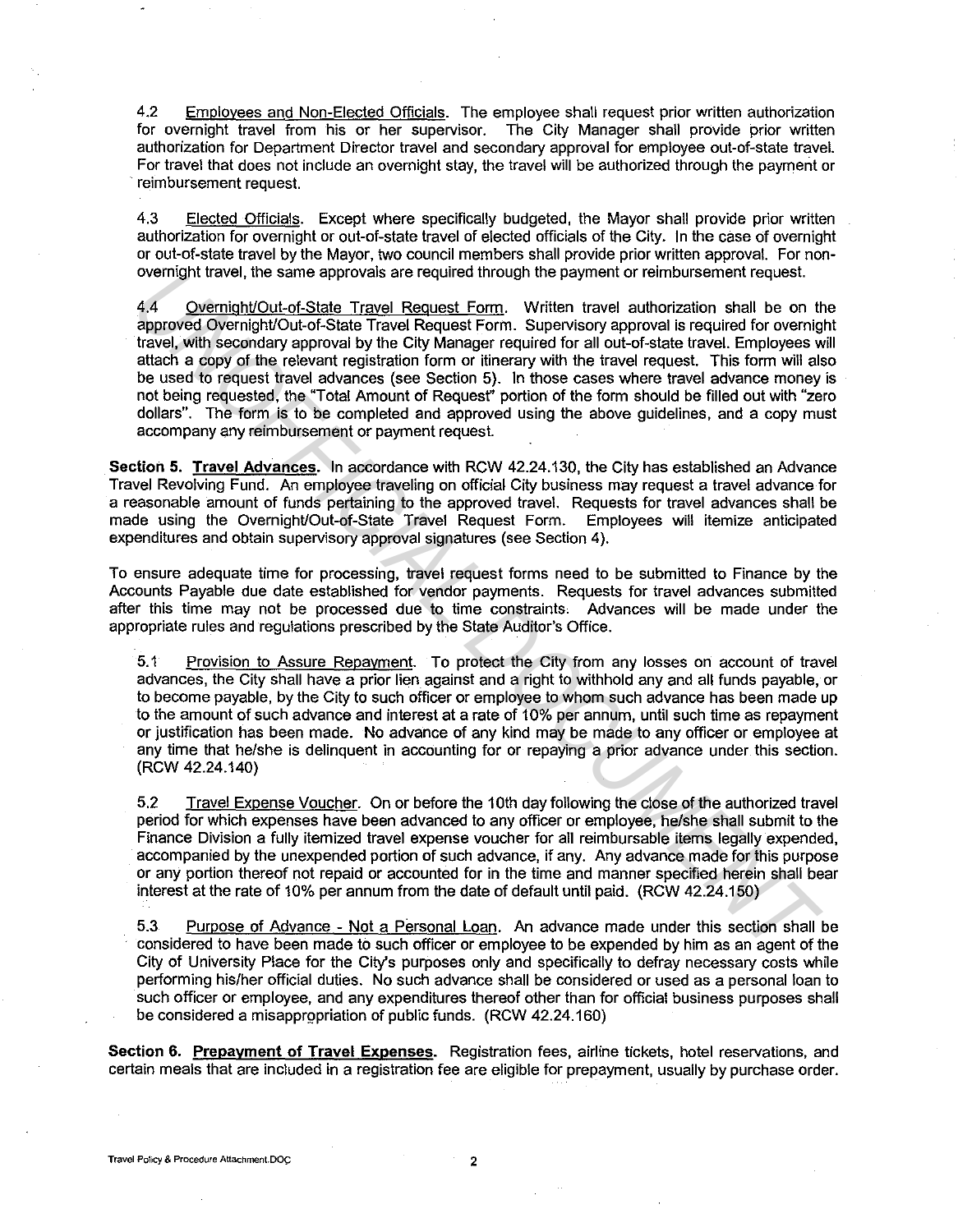Before prepayment can occur, the approved travel authorization form and accompanying documentation must be included with the payment request.

 $\sim$   $^{\circ}$ 

Section 7. Vehicle Use. Reimbursement for reasonable costs of official City business travel is authorized. Employees driving a City, personal, or rental vehicle must possess a valid Washington State driver's license and current automobile liability insurance. The guidelines listed below apply:

7.1 City Vehicle. Out of the area costs of vehicle operation are authorized, such as gas, oil, and necessary repairs.

7 .2 Personal Vehicle. A City pool vehicle should be used whenever practicable for approved official travel. When a City vehicle is not available or when the use of a pool vehicle is not practical, an employee may use a personal vehicle. When using a personal vehicle, employees will be reimbursed for mileage on official City business travel at a rate not to exceed the current maximum rate allowed by the Internal Revenue Service. Should more than one employee travel in the same vehicle, only the employee owning the vehicle shall be eligible for mileage reimbursement.

The employee must carry liability insurance on the personal vehicle used on City business.

7.3 Automobile Allowance. City employees who receive an automobile allowance shall not be entitled to further reimbursement for surface transportation costs within a 50-mile radius of the City. Incidental travel costs such as parking, ferry, or bridge tolls are reimbursable as they would be if a City vehicle was provided.

7.4 Lowest Cost Transportation. Employees traveling beyond a 300-mile radius should make every attempt to secure the most reasonable, lowest cost transportation. An employee who elects higher cost transportation will be responsible for paying the difference.

7.5 Rental Vehicle. Vehicle rental is considered an exception to the travel policy. Employees must justify their request in writing and submit it with the Overnight/Out of State Travel Request Form. After approval by their supervisor, the renter is responsible for informing Finance two days prior to the rental to ensure the vehicle is added to WCIA's auto physical damage program.

Section 8. Meals. Meal reimbursement is limited only to those meals consumed while conducting City business that could not occur at any time other than mealtimes. Meal costs must be incurred directly by the claimant; a claimant is prohibited from directing a restaurant to bill the City, unless it is done by an authorized City credit card. Gratuities (tips for meal service) are considered a reasonable and necessary cost associated with meals, but shall not exceed 15% of the cost of the meal.

- 8.1 Per Diem Meal Allowance on Travel Status An employee shall be deemed on travel status where the travel includes reimbursable lodging. Employees on travel status are eligible for advance funding for meals based on the IRS, US Department of Treasury, PUB. 1542 per diem rates for U.S. travel. These per diem amounts include tips. No receipts are required for meals not exceeding per diem rates. However, this amount will be reduced by any meals provided through conference registration, seminars, etc. (with the exception of continental breakfasts). The employee is expected to use the cash advance provided to pay for meals. No additional amount will be reimbursed by the City. The Finance Department will provide assistance in determing the eligible per diem rate for the City where travel is occurring. necessary repairs.<br>
The <u>regronal Vehicle</u>. A City pool vehicle should be used whenever practicable for approximation with the reactions of the main employes may use a personal vehicle. When a City vehicle is not weisible
	- 8.2 Individual Meal Allowance Schedule (non-travel status) The maximum individual meal reimbursement for all City employees claiming reimbursement according to City policy shall be:

Meal Allowance Schedule:

(Includes tax and maximum 15% gratuity)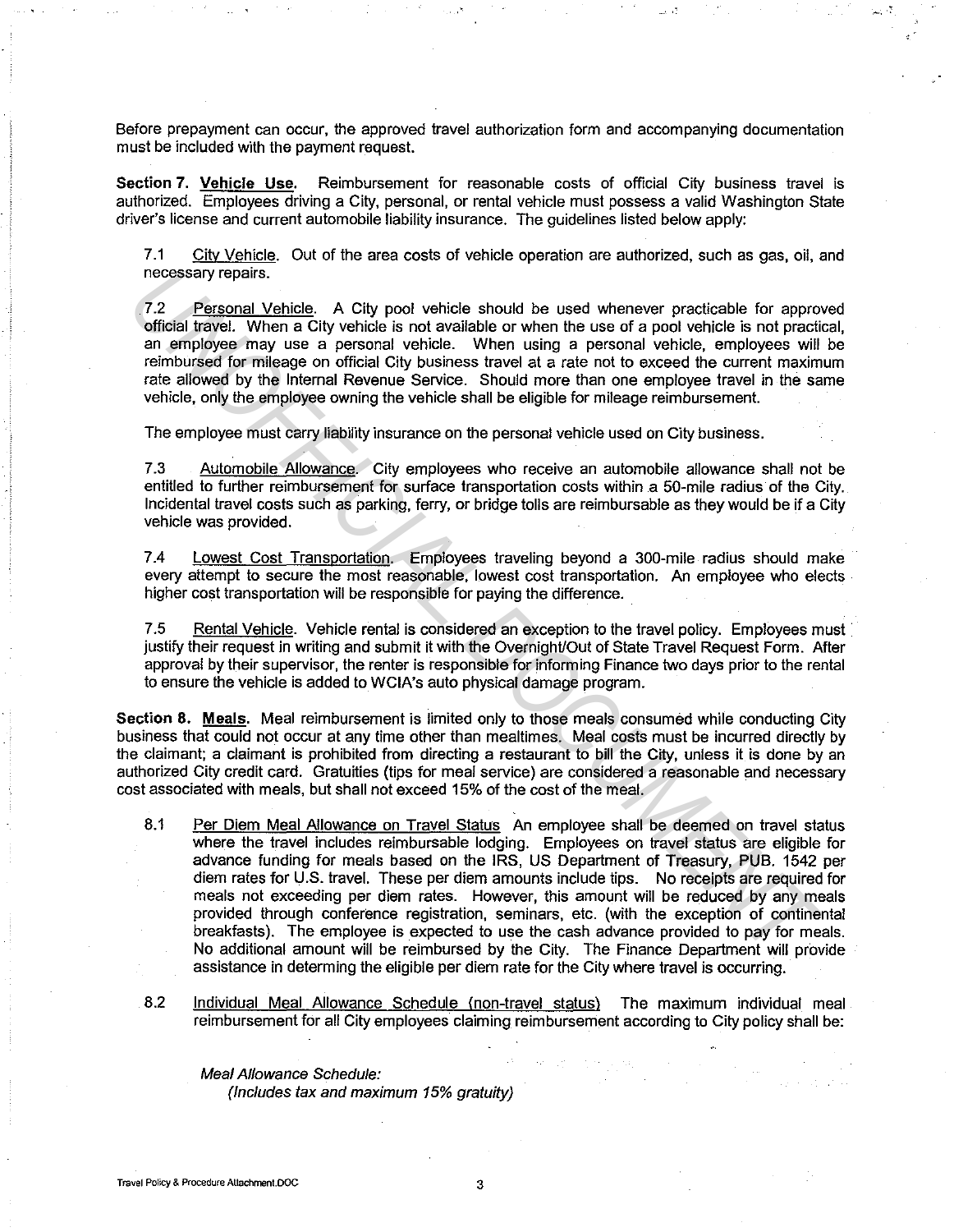| Breakfast: | \$10.00 |
|------------|---------|
| Lunch:     | \$15.00 |
| Dinner:    | \$25.00 |

The total of all individual meal allowance reimbursements shall not exceed the current per diem rate for the Tacoma - Pierce County region (as stated in Section 8.1). Receipts are required, and a per diem allowance in lieu of itemized expenses is not authorized.

### 8.3 Per Diem Meal Allowance Schedule (non-travel status)

When on official City business for the entire day (before 7:30 a.m. and after 5:30 p.m.), the employee will be subject to the provisions of Section 8.1 pertaining to per diem rates. The employee may allocate the daily meal allowance as he or she chooses, as long as the daily meal allowance for that day is not exceeded. However, receipts are required, and a per diem allowance in lieu of itemized expenses is not authorized.

The Finance Director or his/her designee is authorized to review the meal allowance and update as necessary using the meal schedule issued annually by the Internal Revenue Service.

8.4 Conference/Seminar Meals. A higher cost meal may be claimed if it is included in an approved convention, conference, or seminar. A copy of the event registration must be included in the request for reimbursement. Whether or not the employee or official partakes of the meal, if the City pays for a meal as part of the registration process (with the exception of continental breakfasts), an employee shall not be able to claim the meal allowance for that meal.

8.5 Non-Allowable Meal Costs. Unauthorized expenditures include, but are not limited to, liquor and expenses of a spouse or other persons not authorized to receive reimbursement under this policy.

**Section 9. Lodging.** Reimbursement for lodging shall be for single room rates only, and determined by using the current State of Washington Lodging Survey or the Internal Revenue Service daily lodging rates if travel involves out-of-state accommodations.

9.1 Conference/Seminar Lodging Rates. Reimbursement for lodging shall not be limited by the aforementioned amounts if an official or employee attends a conference, training, or seminar at a hotel that does not offer these rates. In this case, the lodging shall be limited to the least costly room available based on the government or conference rate offered by the host hotel. Employees and officials still are responsible for taking all reasonable steps to assure that lodging rates are of the least cost to the City. 8.3 Per Diem Meal Allowance Schedule (non-trave) status)<br>
Will be subject to the provisions of the entire day (bofore 7:30 a.m. and after 5:30 p.m.), the employes<br>
Will be subject to the provisions of Section 8.1 pertainin

The City Manager may provide written authorization for an extra day's stay at a hotel if doing so would significantly reduce airfare beyond the extra day's lodging and meal costs.

#### **Section 10. Other Travel and Incidental Expenses.**

10.1 Other Travel Expenses. Miscellaneous travel costs such as bus, taxi, bridge or ferry tolls, parking, porter, bell service and the like (not including maid service) are authorized. Payment of a reasonable amount for porter or bell service is considered to be a necessary, reimbursable payment. A vendor's receipt will be required only when the single item cost of this type of expense exceeds \$10.00.

10.2 Allowable Incidental Expenses. Allowable incidental expenses include laundry expenses, if away from home for 4 or more calendar days; baggage checking; and business telephone and postage expenses. One personal, 10-minute telephone call home per day (if away from home for more than 24 hours) is an allowable expense. The employee will reimburse to the City charges for